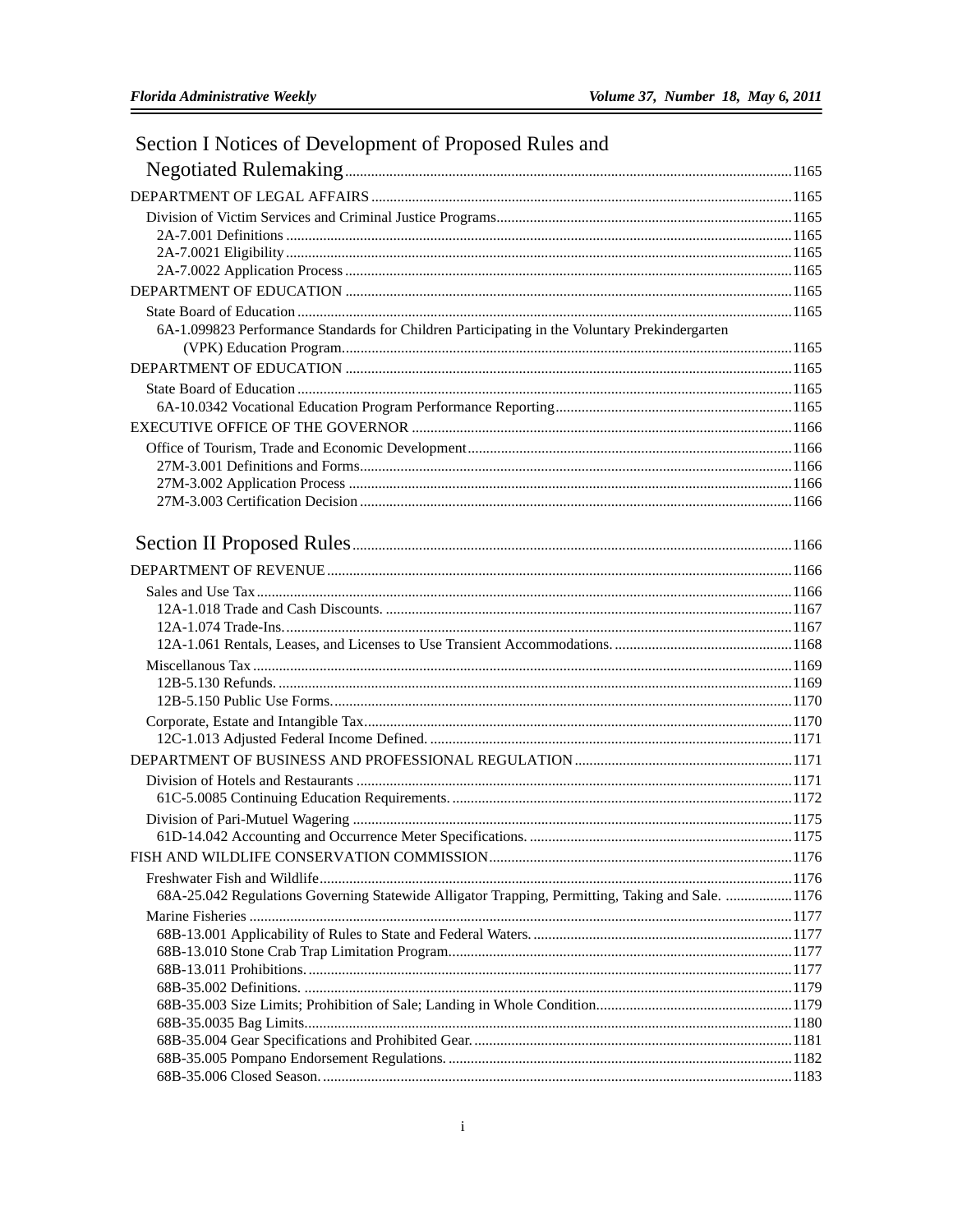| 64B8-9.0131 Training Requirements for Physicians Practicing in Pain Management Clinics 1185 |  |
|---------------------------------------------------------------------------------------------|--|
|                                                                                             |  |
| Section V Petitions and Dispositions Regarding Rule Variance or Waiver1185                  |  |
|                                                                                             |  |
|                                                                                             |  |
|                                                                                             |  |
|                                                                                             |  |
|                                                                                             |  |
| Section VI Notices of Meetings, Workshops and Public Hearings1191                           |  |
|                                                                                             |  |
|                                                                                             |  |
|                                                                                             |  |
|                                                                                             |  |
|                                                                                             |  |
|                                                                                             |  |
|                                                                                             |  |
|                                                                                             |  |
|                                                                                             |  |
|                                                                                             |  |
|                                                                                             |  |
|                                                                                             |  |
|                                                                                             |  |
|                                                                                             |  |
|                                                                                             |  |
|                                                                                             |  |
|                                                                                             |  |
|                                                                                             |  |
|                                                                                             |  |
|                                                                                             |  |
|                                                                                             |  |
|                                                                                             |  |
|                                                                                             |  |
|                                                                                             |  |
|                                                                                             |  |